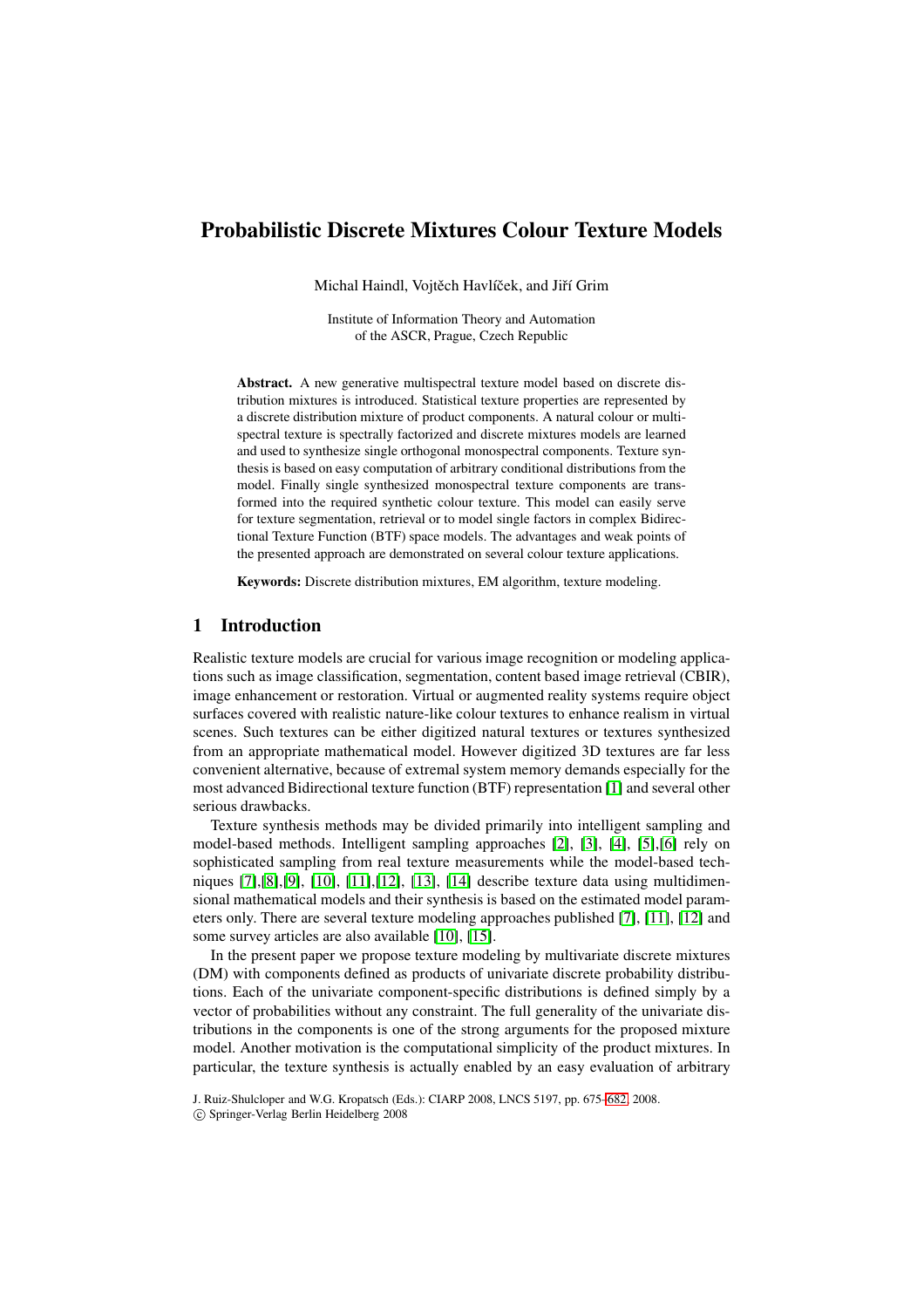marginals and simple computation of the conditional probability distributions. In the application part we demonstrate advantages and weak points of the proposed method on several colour textured images.

### **2 Distribution Mixture Model**

Regular or near-regular textures are very difficult to synthesize using statistical models such as Markov random field (MRF) model family, however they occur frequently in images as visual representation of man-made structures. The presented model is well suited for them and as such it can serve as appropriate submodel for more complex BTF models among others. Modeling general static colour texture images requires threedimensional models or to accept some spectral information loss using a set of factorized less-dimensional 2D probabilistic models. The factorization alternative accepted in this paper is attractive because it allows using simpler 2D data models with less parameters (one third in the three-spectral case of colour MRF textures).

A digitized texture image Y is assumed to be defined on a finite rectangular  $N \times$  $O \times d$  lattice I,  $r = \{r_1, r_2, r_3\} \in I$  denotes a pixel multiindex with the row, columns and spectral indices, respectively. The notation • has the meaning of all possible values of the corresponding index.

Supposing now uncorrelated monospectral textures after the PCA based decorrelation step of our algorithm, we assume that each pixel of the image is described by a grey level taking on K possible values, i.e.,  $Y_r \in \mathcal{K}$ ,  $\forall r \in I$ ,  $\mathcal{K} = \{1, 2, ..., K\}$ , where K is the set of distinguished grey levels (often  $|K| = 256$ ). In this sense a monospectral component of the original texture image can be viewed as a vector  $Y_{\bullet,\bullet,r_3} \in \mathcal{K}^{NO}$ , in some chosen pixel ordering. To simplify notation we will neglect further on the spectral component in the multiindices  $r$ , s because single submodels describe only decorrelated mono-spectral components of the original multi-spectral texture. Let us suppose that the natural homogeneous texture image represents a realization of a random vector with a probability distribution  $P(Y_{\bullet,\bullet,r_3})$  and that the properties of the texture can be fully characterized by statistical dependencies on a subfield, i.e., by a marginal probability distribution of grey levels on pixels within the scope of a window centered around the location r and specified by the index set  $I_r$ .  $I_r = \{r+s : |r_1-s_1| \leq \alpha \wedge |r_2-s_2| \leq$  $\{\beta\} \subset I$  where  $\alpha, \beta$  are some chosen constants and |. is the absolute value. If we denote  $Y_{\{r\}}$  the corresponding subvector of  $Y_{\bullet,\bullet,r_3}$  containing all  $Y_s$  such that  $s \in I_r$ ,  $Y_{\{r\}} = [Y_s \ \forall s \in I_r]$ ,  $\eta = \text{card}\{I_r\}$  and  $P(Y_{\{r\}})$  the corresponding marginal distribution of  $P(Y)$  then the marginal probability distribution on the "generating" window  $I_r$  is assumed to be invariant with respect to arbitrary shifting within the original image, i.e.,  $P(Y_{\{r\}}) = P(Y_{\{s\}})$ ,  $\forall s, r \in I, s \neq r$ .

Thus, e.g., for a rectangular window of the size  $\eta = 20 \times 20$  pixels we have to estimate a 400-dimensional probability distribution  $P(Y_{\{r\}})$ . The marginal distribution  $P(Y_{\{r\}})$  is assumed to contain sufficient information to synthesize the modeled texture. The distribution  $P(Y_{\{r\}})$  is assumed to be discrete with factorizing components  $P(Y_{\{r\}} | m)$  in the form:

<span id="page-1-0"></span>
$$
P(Y_{\{r\}}) = \sum_{m \in \mathcal{M}} p(m) P(Y_{\{r\}} | m) = \sum_{m \in \mathcal{M}} p(m) \prod_{s \in I_r} p_s(Y_s | m) . \tag{1}
$$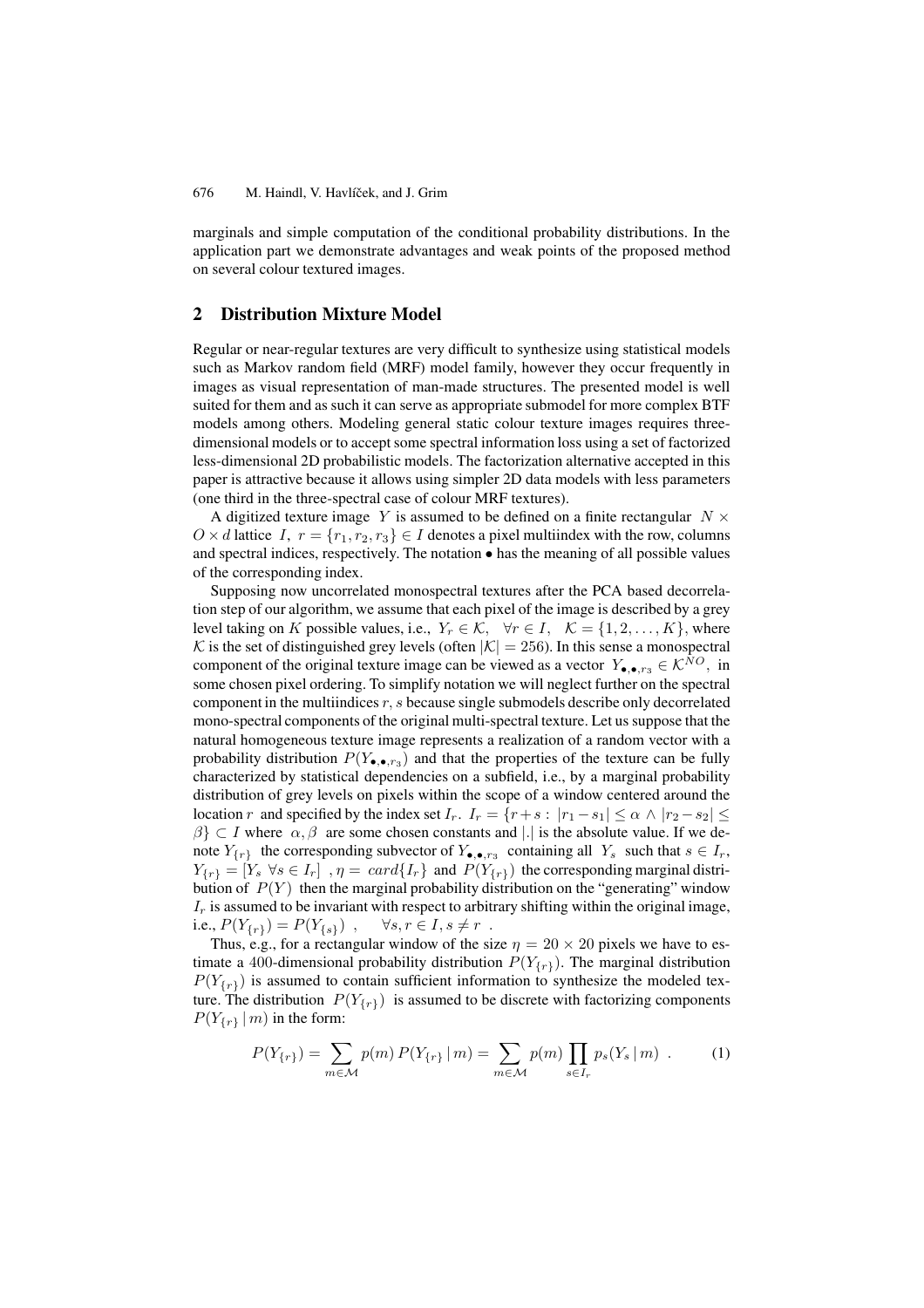$Y_{\{r\}} \in \mathcal{K}^{\eta}$   $\mathcal{M} = \{1, 2, ..., M\}$  where  $p(m)$  are probability weights.  $p_s(Y_s | m)$  are univariate discrete (component-specific) probability distributions. It can be seen that, by Eq. [\(1\)](#page-1-0) the variables  $\{Y_s : \forall s \in I_r\}$  are conditionally independent with respect to the index variable m. From the theoretical point of view, this assumption is not restrictive. It can be easily verified that, in discrete case  $Y_{\{r\}} \in \mathcal{K}^{\eta}$ , the class of finite mixtures [\(1\)](#page-1-0) is complete in the sense that any discrete probability distribution on  $K^{\eta}$  can be expressed in the form  $(1)$  for M sufficiently large. The parameters of the mixture model [\(1\)](#page-1-0) are probabilistic component weights  $p(m)$  and the univariate discrete distributions of grey levels simply defined by a vector of probabilities:

$$
p_n(\cdot | m) = (p_n(1 | m), p_n(2 | m), \dots, p_n(K | m)) \tag{2}
$$

<span id="page-2-0"></span>The total number of mixture [\(1\)](#page-1-0) parameters is thus  $card{M}(1 + \eta K)$  - confined to the appropriate norming conditions. Note that the form of the univariate discrete distributions [\(2\)](#page-2-0) is fully general without any constraint. In contrast to different parametric models (e.g., normal) the K-dimensional vector  $p_n(\cdot | m)$  can describe arbitrary discrete distribution. This fact is one of the main arguments for the choice of the discrete mixture model [\(1\)](#page-1-0). Another strong motivation for the conditional independence model [\(1\)](#page-1-0) is a simple switch-over to any marginal distribution by deleting superfluous terms in the products  $P(Y_{\{r\}} | m)$ .



<span id="page-2-1"></span>Fig. 1. Natural and synthetic (right) textile textures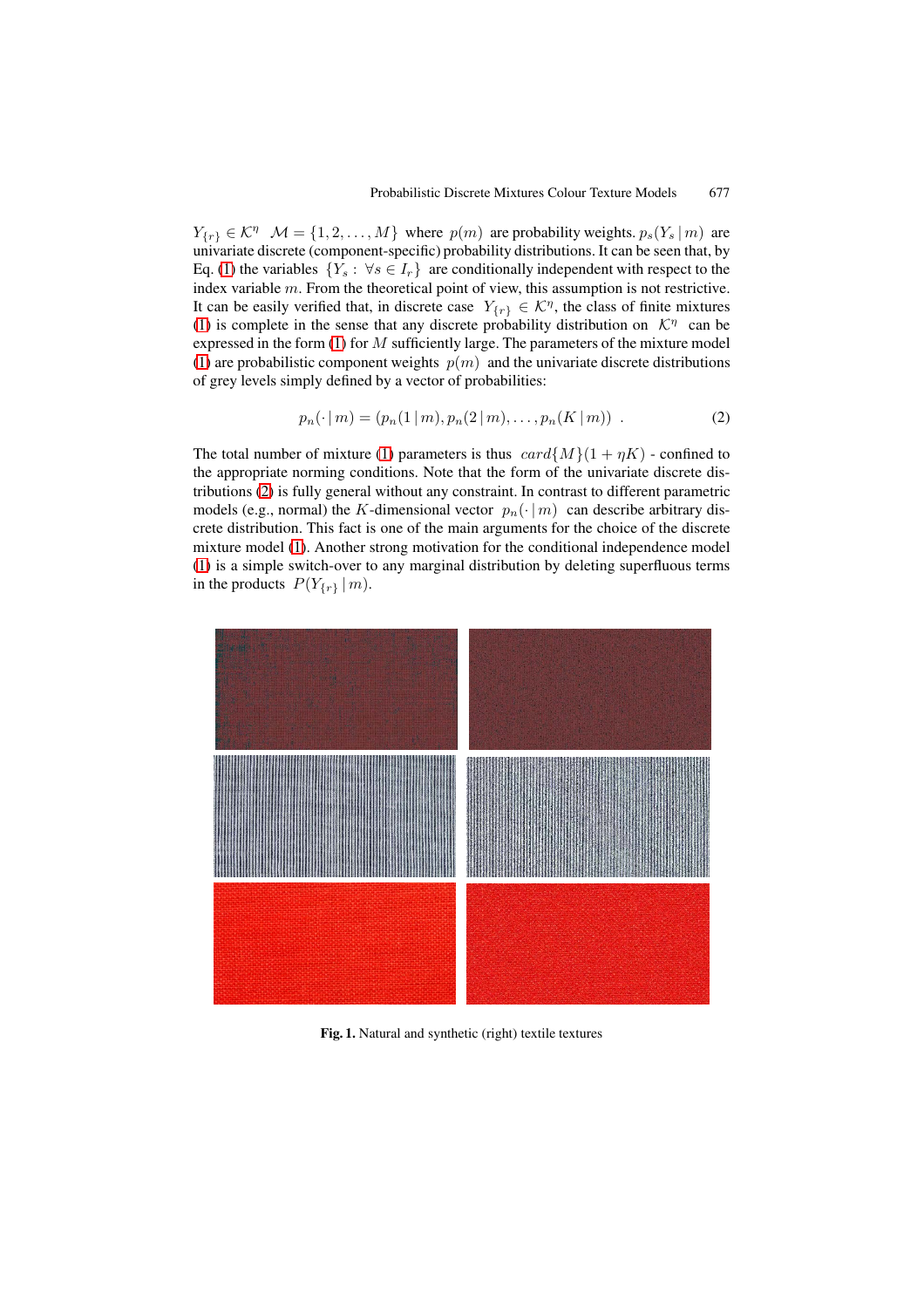678 M. Haindl, V. Havlíček, and J. Grim

### **3 EM Algorithm**

The underlying structural model of conditional independence is identified from a data set S obtained by step-wise shifting the contextual window  $I_r$  within the original texture image, i.e., for each location r one realization of  $Y_{r}$ .

$$
\mathcal{S} = \{ Y_{\{r\}} \,\forall r \in I, I_r \subset I \} \quad Y_{\{r\}} \in \mathcal{K}^{\eta} \tag{3}
$$

<span id="page-3-0"></span>The unknown parameters of the approximating mixture can be estimated by means of the iterative EM (Expectation Maximization) algorithm [\[16\]](#page-7-12), [\[17\]](#page-7-13). In order to estimate the unknown distributions  $p_n(\cdot | m)$  and the component weights  $p(m)$  we maximize the likelihood function corresponding to [\(3\)](#page-3-0)

$$
L = \frac{1}{|\mathcal{S}|} \sum_{Y_{\{r\}} \in \mathcal{S}} \log \left[ \sum_{m \in \mathcal{M}} P(Y_{\{r\}} \mid m) p(m) \right]
$$
(4)

<span id="page-3-2"></span>by means of the EM algorithm. The related iteration equations can be expressed as follows:

$$
q^{(t)}(m|Y_{\{r\}}) = \frac{P^{(t)}(Y_{\{r\}}|m) \, p^{(t)}(m)}{\sum_{j \in \mathcal{M}} P^{(t)}(Y_{\{r\}}|j) \, p^{(t)}(j)},\tag{5}
$$

$$
p^{(t+1)}(m) = \frac{1}{|\mathcal{S}|} \sum_{Y_{\{r\}} \in \mathcal{S}} q^{(t)}(m \mid Y_{\{r\}}),\tag{6}
$$

$$
p_n^{(t+1)}(\xi \mid m) = \frac{1}{|\mathcal{S}| p^{(t+1)}(m)} \sum_{Y_{\{\tau\}} \in \mathcal{S}} \delta(\xi, Y_n) q^{(t)}(m \mid Y_{\{\tau\}}), \quad \xi \in \mathcal{K}.
$$
 (7)

<span id="page-3-1"></span>The mixture parameters are initialized by random numbers. The iteration process is stopped when the criterion increments are sufficiently small. Note that a larger number of grey levels increases the memory requirements but not necessarily the computing time (see [\(7\)](#page-3-1)). It is well known (cf. [\[17\]](#page-7-13)) that the iteration scheme  $(5) - (7)$  $(5) - (7)$  has the following monotonic property:  $L^{(t+1)} \ge L^{(t)}$ ,  $t = 0, 1, 2, ...$  which implies the convergence of the sequence  $\{L^{(t)}\}_0^{\infty}$  to a stationary point of EM algorithm (local extremum or a saddle point of  $L$ ). It should be noted that the properties of the ML estimates obtained by means of the data set  $S$  may be negatively influenced by the fact that the observations in  $S$  are not independent.

### **4 Texture Synthesis**

Let  $I_r$  be a fixed position of the generating window. If  $Y_{\{\rho\}} \subset Y_{\{r\}}$  is a subvector of all pixels previously specified within this window and  $\rho \subset I_r$  the corresponding index subset, then the statistical properties of the remaining unspecified variables are fully described by the corresponding conditional distribution. In view of the advantageous properties of our mixture model we can easily compute any univariate conditional distribution  $p_{n \,|\,\rho}$ :

<span id="page-3-3"></span>
$$
p_{n|\rho}(Y_n | Y_{\{\rho\}}) = \sum_{m=1}^{M} W_m(Y_{\{\rho\}}) p_n(Y_n | m) , \qquad (8)
$$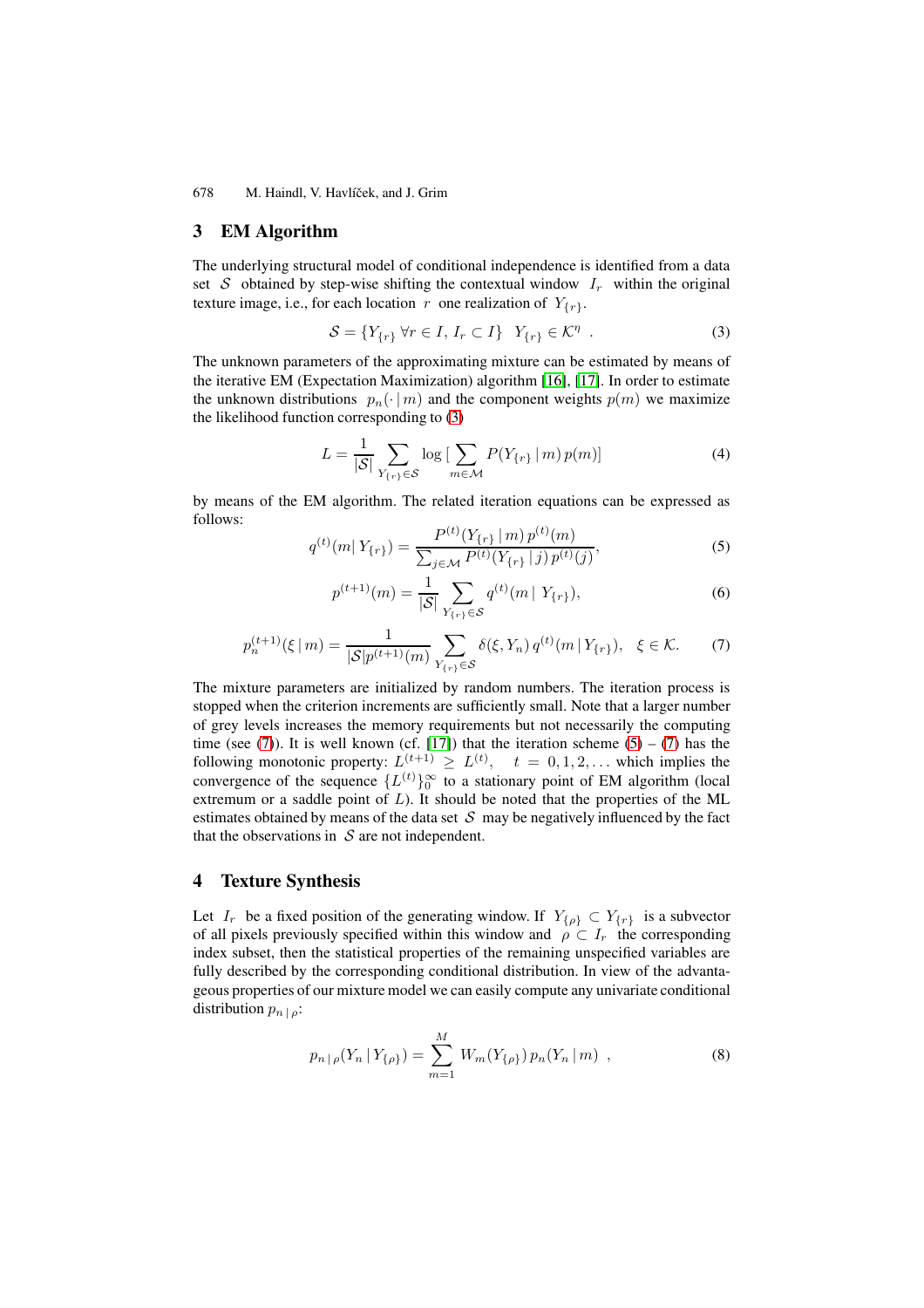where  $W_m(Y_{\{f\rho\}})$  are the a posteriori component weights corresponding to the given subvector  $Y_{\{\rho\}}$ :

$$
W_m(Y_{\{\rho\}}) = \frac{p(m) P_{\rho}(Y_{\{\rho\}} | m)}{\sum_{j=1}^M p(j) P_{\rho}(Y_{\{\rho\}} | j)},
$$
  
\n
$$
P_{\rho}(Y_{\{\rho\}} | m) = \prod_{n \in \rho} p_n(Y_n | m).
$$
\n(9)

The grey level  $y_n$  can be randomly generated by means of the conditional distribution  $p_{nlC}(y_n|Y_{\{\rho\}})$  whereby Eqs. [\(8\)](#page-3-3) can be applied to all the unspecified variables  $n =$  $\eta - \text{card}\{\rho\}$  given a fixed position of the generating field. Simultaneously, each newly generated grey level  $y_n$  can be used to upgrade the conditional weights  $W_m(Y_{\{\rho\}})$ . In the next step, the generating field is shifted to a new position and the conditional distribution [\(8\)](#page-3-3) has to be computed for a new subset of the specified pixels in  $\rho$ . In our experiments we have used a regular left-to-right and top-to-down shifting of the generating window.

Single mixture models [\(1\)](#page-1-0) synthesize single decorrelated monospectral components and the resulting synthesized colour texture is obtained from the set of synthesized monospectral images inverting the decorrelation process.

## **5 Experimental Results**

The implementation of EM algorithm is simple but there are some well known computational problems, e.g., the proper choice of the number of components, the existence of local maxima of the likelihood function an the related problem of a proper choice of the initial parameter values. The above difficulties are less relevant if the sample size is sufficiently large. In our case the dimension of the estimated distribution is not too high ( $N \approx 10^{1} - 10^{2}$ ) and the number of the training data vectors relatively large  $(|S| \approx 10^4 - 10^5)$ . The number of grey levels to be distinguished is very high (usually  $|K| = 256$ ) and therefore the estimated distribution becomes considerably complex. Moreover, the shifting window seems to produce rather "flat" probability distributions,



<span id="page-4-0"></span>**Fig. 2.** Natural (left) and synthetic (DM middle) carpet (upper row) and jute (bottom row) textures compared with their synthetic (right column) alternatives generated using the Gaussian Markov random field model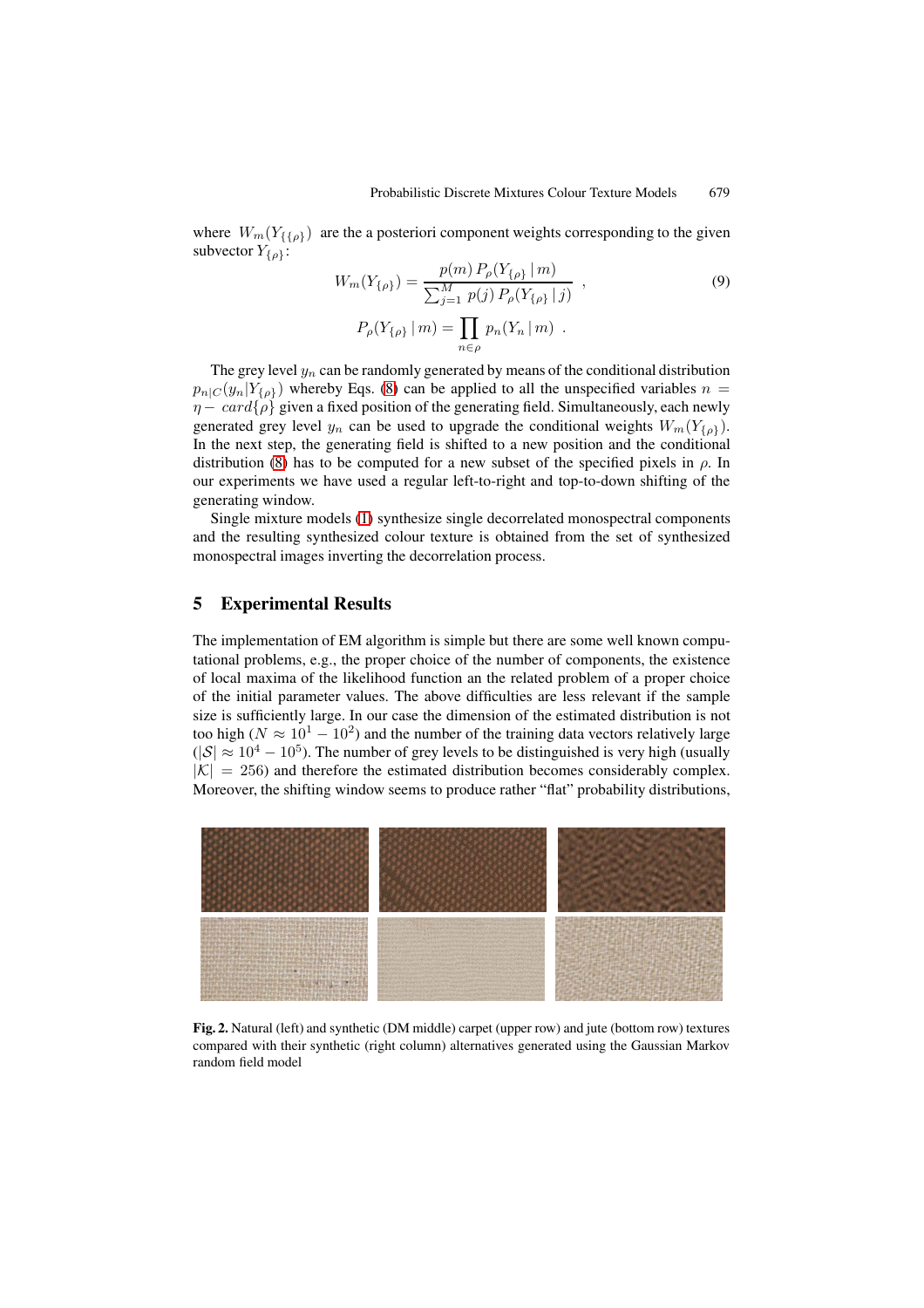

**Fig. 3.** Natural and synthetic (DM middle, GMRF synthesis right) rattan textures

<span id="page-5-0"></span>especially in case of homogeneous structures. For these reasons the generating window should always be kept reasonably small and the sample size as large as possible. The application of the model on deterministic periodic textures (e.g., chessboard, stripes) is capable to reproduce original textures exactly and the EM algorithm converges quickly from arbitrary starting conditions.

The examples Figs. [1](#page-2-1) - [3](#page-5-0) exemplify properties of the DM model on natural colour textures. The carpet texture on Fig. [2](#page-4-0) represents relatively regular texture which is notoriously difficult for some alternative texture models like for example Gaussian Markov random field (GMRF) models (Fig. [2](#page-4-0) - top right) but the presented model produced very good synthesis result (Fig. [2](#page-4-0) - top middle). Similarly the jute example (Fig. [2](#page-4-0) - bottom) or the textile textures (Fig. [1\)](#page-2-1) demonstrate its good performance. The DM model for the rattan Fig. [3](#page-5-0) - left expressed major periodic features and although it failed to specify rattan details, it is still much superior to its GMRF alternative (Fig. [3](#page-5-0) - top right). Finally the last example on Fig. [3-](#page-5-0)bottom demonstrates clear failure of our model (the most informative monospectral component presented only), there is a strong tendency to cover a large portion of the synthesized field by a texture resembling "white noise". It appears that, because of a high dimensionality of the underlying space, the estimated mixture distribution has properties resembling widely separated components. This observation relates to the well known experience that high dimensional spaces can be viewed as "sparse". The isolated peaks of the estimated mixture seem to be able to reflect only the basic rattan structure. Consequently, in most cases the neighborhood of the synthesized pixel is untypical from the point of view of the estimated mixture and therefore the corresponding conditional distribution [\(8\)](#page-3-3) is very flat or nearly uniform. In such a case the synthesis produces a texture resembling white noise. Theoretically this modeling result could be improved if we would have larger trainee image to train a DM model parameters but on the other hand, the sufficient size of the trainee image could already be prohibitive from the computational point of view. All DM models used the contextual window size  $21 \times 21$  pixels, the training set of  $|\mathcal{S}| = 262144$  vectors. The chosen distribution mixture model included  $M = 40$  components and about 10 iterations of EM algorithm were needed to achieve a reasonable convergence. The computation was rather time-consuming it took several hours in total on HP workstations. The time needed for texture synthesis is comparable with one iteration step of the EM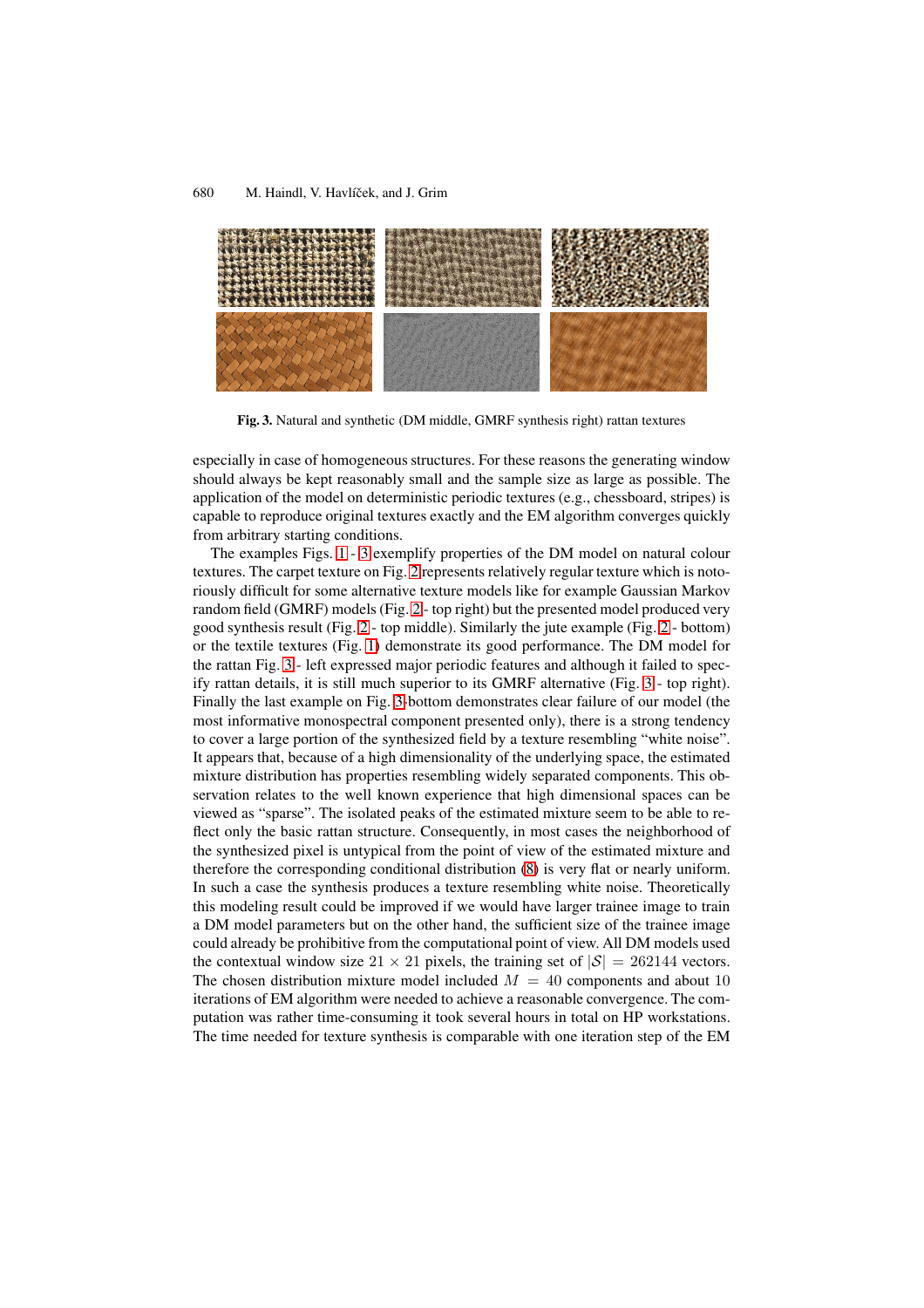algorithm. Resulting textures can be further slightly improved by iterating the synthesis procedure or by our probabilistic synthesis strategy described elsewhere. Similarly as all other known texture models also our DM model has its strong as well as weak sides. While the presented model can realistically synthesize natural or man-made textures with strong periodicities, which are notoriously difficult for most alternative approaches, its major weakness is lesser robustness than the Markovian models family. A DM model has strong tendency either to produce high quality synthetic texture or to completely fail with resulting noise field. Markovian models in these cases demonstrate clear effort to grasp at lest some of the difficult texture features (Fig. [3](#page-5-0) - bottom right). The computationally most efficient Markovian models are much faster than the presented model, but general Markovian models which require Markov chain Monte Carlo methods for their analysis as well as synthesis are comparable.

#### **6 Conclusion**

The proposed DM model is the only statistical model capable to synthesize regular or near-regular colour textures. DM representation can be simultaneously used also in any texture based recognition task such as classification, segmentation, image retrieval, etc. Moreover, the DM model can serve as the underlying factor model for more complex BTF space models. The application of EM algorithm to texture modeling has some specific features. Generally the dimension of the sample space is relatively high  $(N = 200 - 400)$  and the corresponding sample size appears to be insufficient. Moreover, the data vectors obtained by shifting the window are not independent as it is assumed in the likelihood criterion. For these and other reasons the estimation of the texture model in the form of discrete product mixture is a difficult task. Our extensive DM models simulations suggest that very often the model requires a large training data set and powerful computing resources to successfully reproduce any given natural texture. While the computational complexity is going to be less important in near future, the requirement for large learning data set can be restrictive in some texture modeling applications.

#### **Acknowledgements**

This research was supported by the projects no. GAAV 1ET400750407, GACR  $102/08/0593$ ,  $102/07/1594$  and partially by the MSMT grants  $1M0572$  DAR,  $2C06019$ .

### <span id="page-6-3"></span><span id="page-6-0"></span>**References**

- 1. Haindl, M., Filip, J.: Extreme compression and modeling of bidirectional texture function. IEEE Transactions on Pattern Analysis and Machine Intelligence 29(10), 1859–1865 (2007)
- <span id="page-6-1"></span>2. Efros, A.A., Leung, T.K.: Texture synthesis by non-parametric sampling. In: Proc. Int. Conf. on Computer Vision (2), Corfu, Greece, pp. 1033–1038 (1999)
- <span id="page-6-2"></span>3. Efros, A.A., Freeman, W.T.: Image quilting for texture synthesis and transfer. In: Fiume, E. (ed.) ACM SIGGRAPH 2001, pp. 341–346. ACM Press, New York (2001)